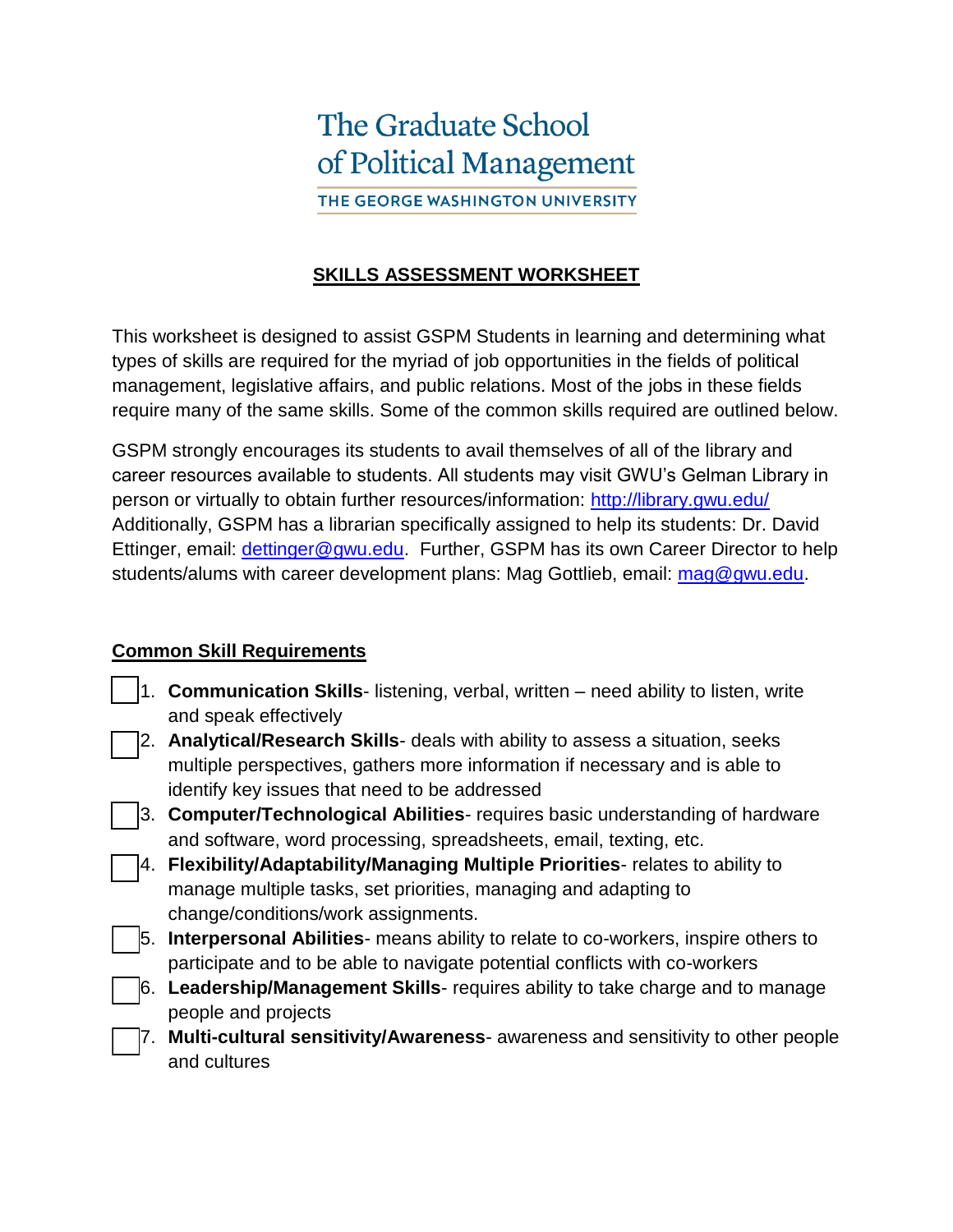- 8. **Planning/Organizing** denotes ability to design, plan, organize and implement projects and tasks within given timeframe and also involves goal setting
- 9. **Problem Solving/Reasoning/Creativity** means ability to find solutions to problems using creativity, reasoning, past experiences as well as available information and resources
- 10.**Teamwork** many jobs involve working in groups. One must have the ability to work with others in a professional manner while aiming to achieve common goals.
- 11.**Personal Values** means values, personality traits, and personal characteristics. Some of these traits include: 1) honesty, integrity, morality; 2) adaptability/flexibility; 3) dependability, reliability, responsibility; 4) positive attitude, motivation, energy, passion; 5) professionalism and 6)self-motivation and ability to work with little or no supervision; and 7) willingness to learn new things.

# **Specific Skill Requirements**

In addition to the common skill requirements of jobs in the political management, legislative affairs, and public relation fields, various jobs/positions will require candidates to possess heightened skills/abilities/training in order to effectively perform. Some of these jobs and skill requirements are outlined below.

## 1. **Association Professionals/Executives**

\*Need strong organizational skills

\*Need ability to work with volunteer committees

\*May require social media skills on Facebook, LinkedIn, Twitter and others since each social media platform has become a crucial business tool in its own way \*May need to speak/read second language

\*May require financial management and public relations skills

## 2. **Campaign Managers/Consultants/Pollsters**

\*Requires great flexibility and ability to work long/off hours

\*Need to be able to massage egos, run the campaign like a business, and focus on systems that staff can implement (fundraising, grassroots, communications, and managing volunteers)

\*May require entrepreneurial skills such as: having a vision, plan designed to accomplishing the vision, and an ability to implement the plan.

\*Need ability to build a base among the staff, volunteer groups, financial committee and candidate's family

\*Need keen judgment and decision-making abilities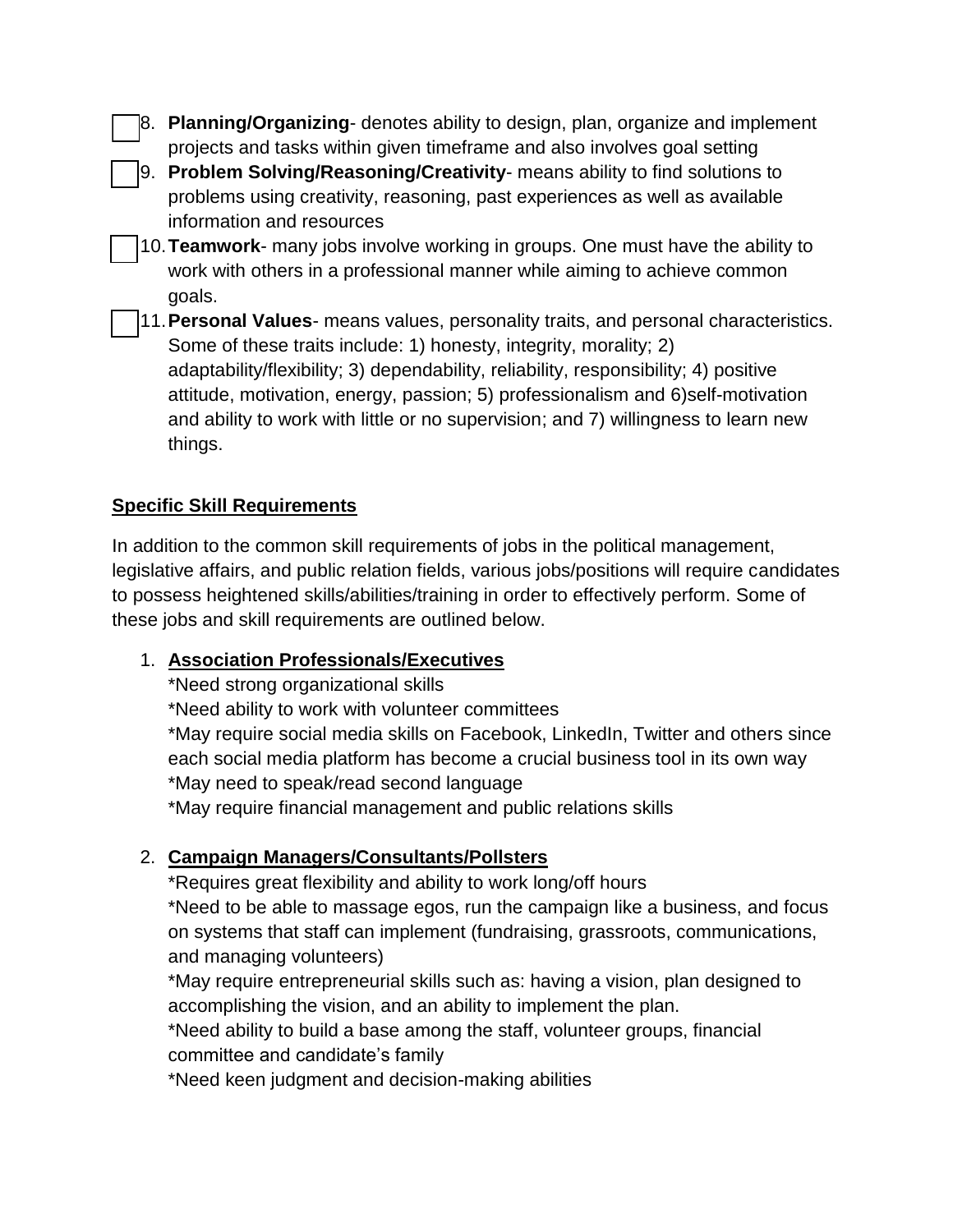\*Like the candidate, needs to be a politician with the ability to move campaign in a positive direction

## 3. **Corporate Executives**

**\***Requires a wide range of skills including familiarity with administration/management; economics and accounting; laws and governmental rules; and customer and personal services \*Need to be particularly attuned to customer needs and quality standards for services and an ability to evaluate customer satisfaction

**\***Need executive decision-making and judgment and applied problem-solving abilities

## 4. **Elected Officials**

**\***Should be able to communicate well, be committed to public service and possess supreme self-confidence and feel confident in asking constituents for their votes

**\*** Should be honest and have integrity in order to retain the trust of the public \*Need excellent public speaking skills

\*Need firm grasp of logic and need to learn basics of public policy \*Need to take decisive action and ability to make good decisions

## 5. **Fundraisers + Political Action Committee (PAC) Managers**

\*Fundraising + PAC staff play a role in any charity of political campaign. \*Responsible for meeting donation targets by approaching trusts, corporations, major donors and individuals and organizing money-raising events \*Need to increase contribution of those individuals and groups by building relations and exploring new fundraising techniques and ideas \*Fundraising is similar to sales and marketing, so individuals with those backgrounds should have relevant transferable skills.

\*A good fundraiser has an ability to do research, has a series of important skills: database and IT; organizational ability; budgeting experience; relationshipbuilding talent; people management; direct marketing experience; enthusiasm \*Must be able to see potential opportunities

## 6. **Government Leaders**

**\***Need keen ability to be able to quickly understand the implications of new information for current and future problem-solving and decision-making **\***Requires resource management skills to be able to allocate resources effectively

**\***Need to be able to think and move quickly according to organization's needs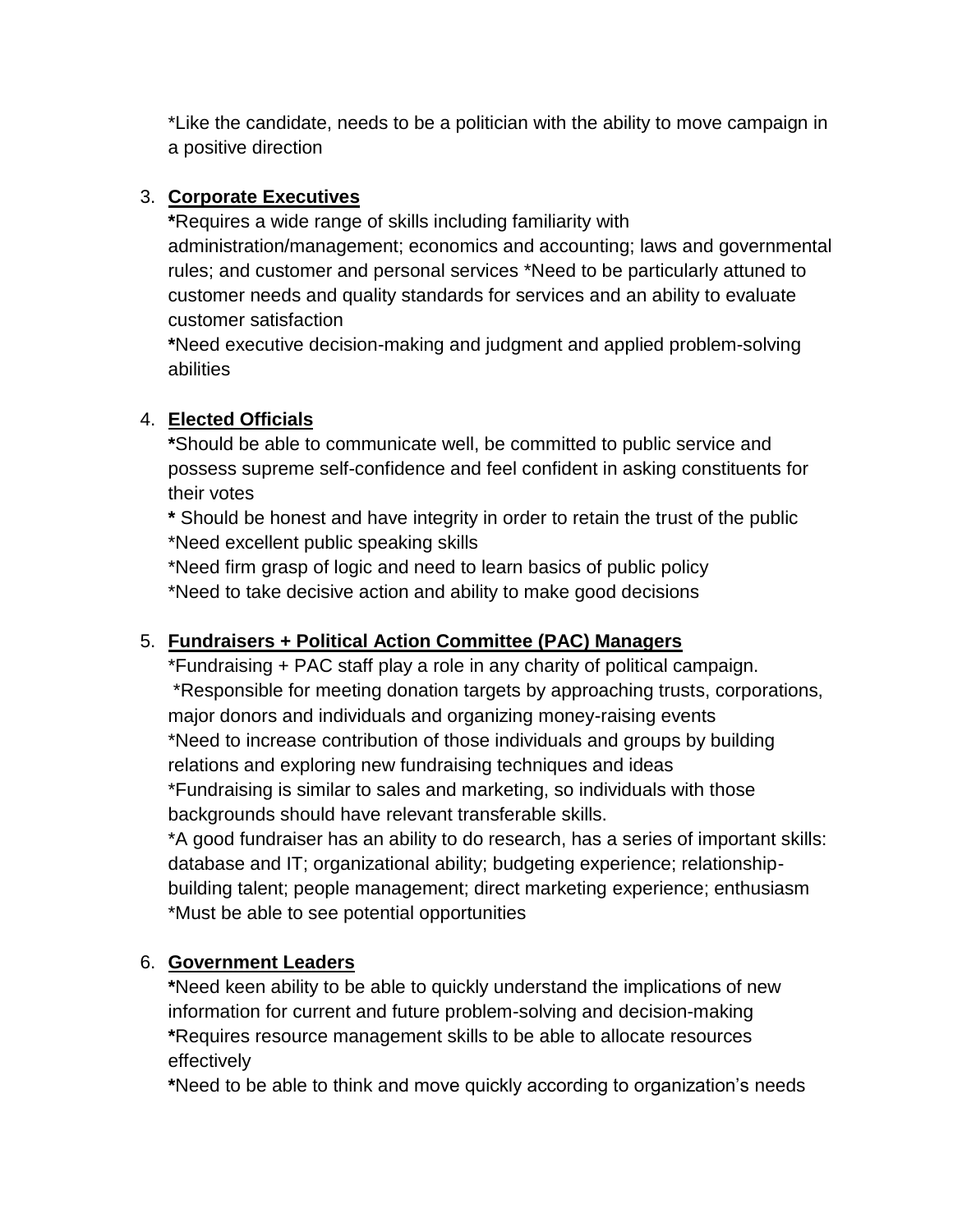## 7. **Issue Advocates/Non-Profit Professionals**

**\***Many people have particular passions/issues they get involved with and then became issue advocates on these issues.

\*Need very effective time management skills

\*Need to invest in people since people are the greatest asset in the nonprofit sector

\*Need to be able to quickly develop networks of internal and external constituencies and to be able to motivate people

## 8. **Labor Union Leaders**

**\*** Labor Union Leaders/Advocates work to represent Union Members interest at the federal, state, and local legislative and regulatory levels

**\***Need ability to negotiate, communicate with a broad range of people, and be empathetic with members

\*Requires courage, aggressiveness and willingness to handle tough positions \*Should be able to set good example to followers

\*Should be able to stand up to justify every action taken

\*Must be able to make decisions that benefit the majority of union members

## 9. **Legislative Representatives/Lobbyists/Law Firm Representatives**

\* Need to have a deep understanding of clients' interests in active legislation; strong communication skills to reinforce clients' positions; ability to be persuasive and at times perhaps aggressive; and ability to build strong relationships \*People successful in these jobs should be able to manage high levels of stress and to meet critical deadlines as well as have creative thinking, good judgment and the ability to take the initiative

\*Need prior experience as Legislative and/or Regulatory Staffers at the federal, state, and local legislative and/or regulatory levels

## 10.**Legislative/Regulatory Staff**

\*Requires excellent communication skills, writing and editing skills, knowledge of the legislative process, ability to handle stress and to work long hours and the talent to think quickly and to be discreet

\*Need to have familiarity with legislative and administrative systems \*Need ability to research and analyze relevant issues, to track legislation, and prepare member briefings and materials

\*Need ability to multi-task under strict deadlines

\*Must be able to maintain confidentiality